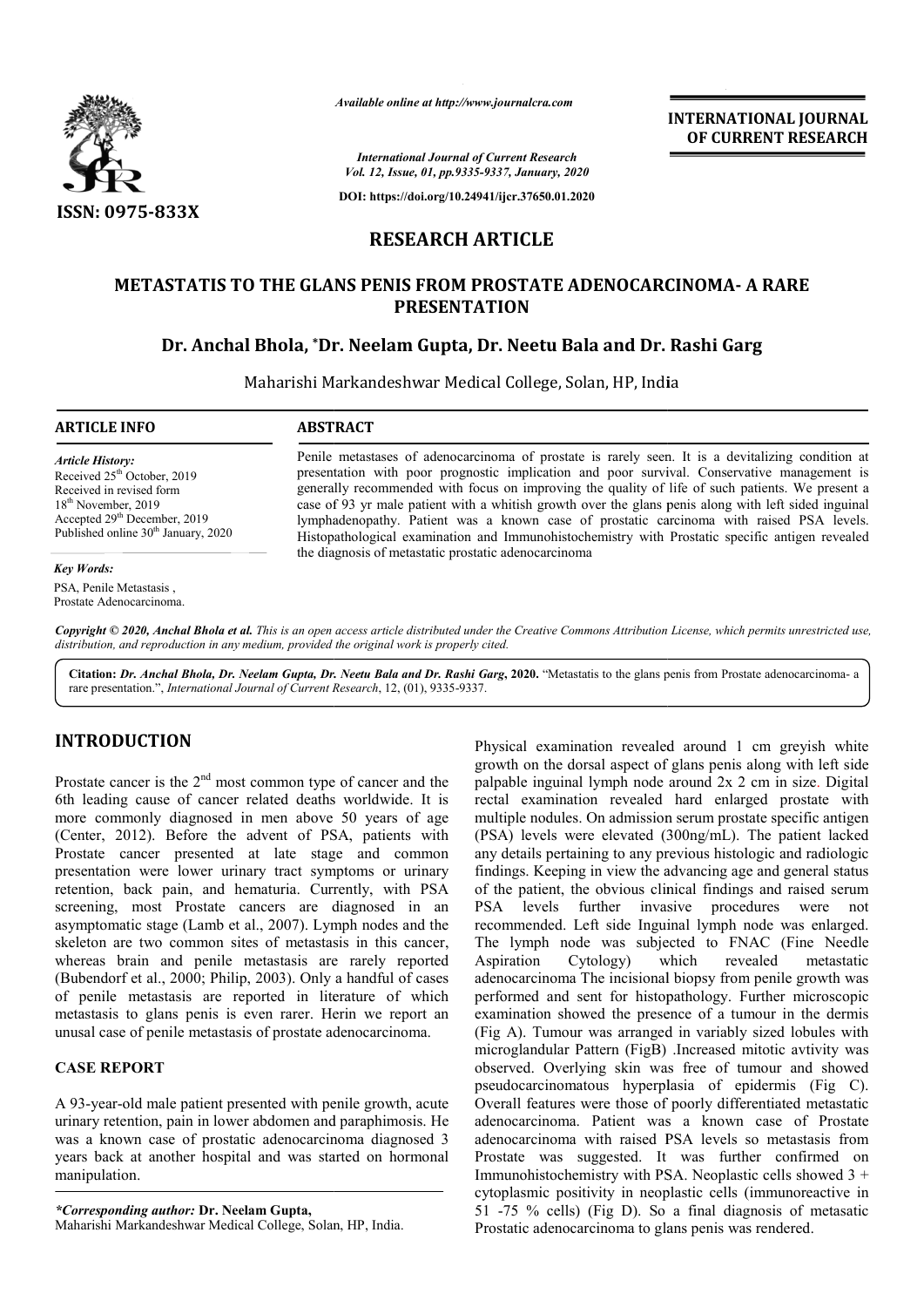

**Fig: A Scanner view: Dermis shows lobules of tumor cells arranged in microglandular pattern separated by fibrous septa. Fig: B 100 X: Dermis shows lobules of tumor cells arranged in microglandular pattern separated by fibrous septa. Fig C 400 X: Showing tumor cells arranged in microglandular pattern Fig D 400 X - Immunohistochemistry for PSA stains positive**

As the general condition of the patient was poor, he was further put on palliative care to enhance his quality of life. On follow up, the patient had died from the effect of the disease within 5 months.

### **DISCUSSION**

Secondary penile lesions is not a very common phenomenon and was first described in 1870 by Eberth. Reviews of published case reports have shown that organs along the genitourinary tract, such as the prostate and bladder, are the most common primary sites (Chan et al., 1998). Literature review reveals approximately 400 published cases of secondary penile malignancies, out of which one-third accounts for orgin from prostate (Yu-Hsiang et al., 2011). Although penis has a rich and complex vascular supply interrelated to the pelvic organs penile metastasis is relatively uncommon. More so are penile metastases from prostate carcinoma  $\left($  < 0.3%). The most common primaries of these penile metastases originate from the pelvic organs such as the bladder, prostate, rectosigmoid, and kidney (Tu et al., 2002). Although rare, occurrence of penile metastasis of prostate cancers is one of the differential diagnoses for penile lesions. Clinical findings such as penile growth, nodule sensation over the penis, priapism, pain during erection, and dysuria are the common chief complaints in patients with penile metastases due to prostate cancer (Philip, 2003; Kotake et al., 2001). In our patient, prostate metastasis was the likely diagnoses as the patient was a known case of prostate cancer and also clinical , histopathological examination along with IHC helped in confirmation of the diagnosis. The following mechanisms have been described as causes of metastases to penis from prostate adenocarcinoma by Abehouse– 1. direct invasion, implantation 2.haematogenous dissemination and lymphatic dissemination (Abehouse, 1961). As the prognosis is extremely poor the goal of therapy is usually palliative (Wang et al., 2008). The treatment options available include local excision of the tumour, radiation therapy, bilateral orchidectomy, additional hormonal and/or chemotherapy and, partial or total amputation of the penis (Osther, 1991).

#### **Conclusion**

Metastasis of the prostate cancer presents with many different signs and symptoms and although rare but possibility of penis as the site of metastases is not unlikely and should be ruled out. Management of such patients should focus mainly on enhancing their quality of life with multitude of palliative options inspite of putting the patient through a morbid systemic/surgical therapy.

## **REFRENCES**

- Abehouse BS. GA. 1961. Metastatic tumours of the penis; a review of literature and [2] report of two cases. *J Urol*., 86:99.
- Bubendorf L., Schopfer A., Wagner U., Sauter G., Moch H., Willi N. et al., 2000. Metastatic patterns of prostate cancer: an autopsy study of 1,589 patients. *Hum Pathol.,* 31(5) : 578 -83
- Center MM., Jemal A., Lortet-Tieulent J., Ward E., Ferlay J., Brawley O. et al., 2012. International variation in prostate cancer incidence and mortality rates. *Eur Urol.,* 61(6) : 1079 -92